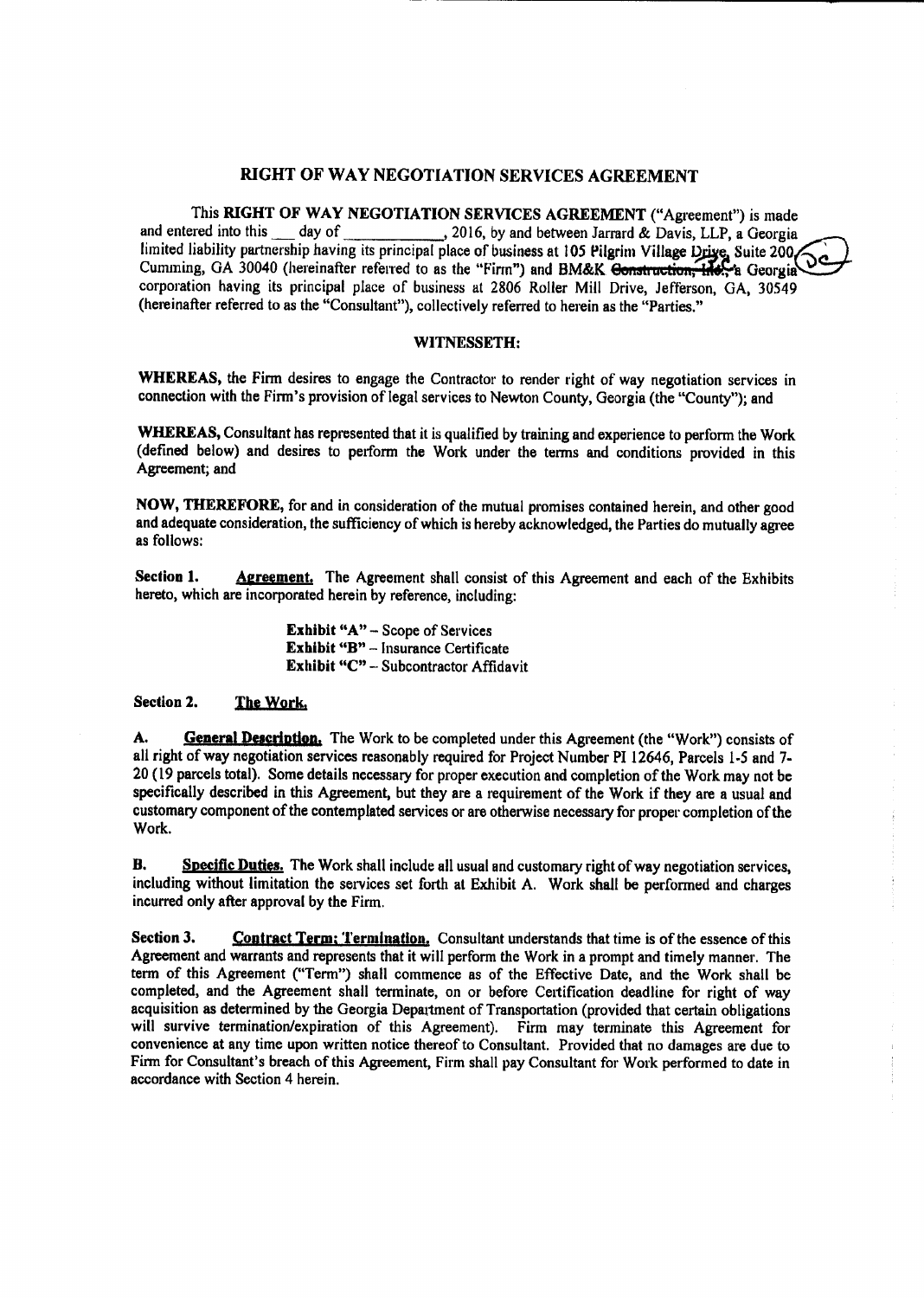# Section 4. Compensation and Method of Payment.

A. Work. Consultant shall be compensated for Work performed according to the following per-unit prices:

| <b>WORK</b>                                   | FEE                 |  |  |  |
|-----------------------------------------------|---------------------|--|--|--|
| Work (hourly rate unless otherwise specified) | \$80.00/hour        |  |  |  |
| Specific Flat-fee Negotiation Services        |                     |  |  |  |
| <b>Offers</b>                                 | \$1,300.00 flat fee |  |  |  |
| <b>Relocation Offers</b>                      | \$1,200.00 flat fee |  |  |  |
| Driveway Easements                            | \$1,000.00 flat fee |  |  |  |
| Administrative/Condemnation Appeals           | \$1,200.00 flat fee |  |  |  |

B. Costs. Consultant shall be compensated for costs incurred for procuring appraisals and cost-tocure estimates according to the following per-unit prices:

| <b>COST</b>                            | <b>FEE</b>        |  |  |  |  |
|----------------------------------------|-------------------|--|--|--|--|
| 388 C Appraisal                        | \$1,000.00/parcel |  |  |  |  |
| 388 N Appraisal - Residential Property | \$2,500.00/parcel |  |  |  |  |
| 388 N Appraisal - Commercial Property  | \$3,500.00/parcel |  |  |  |  |
| <b>Appraisal Review</b>                | \$700.00/parcel   |  |  |  |  |
| CTC-Fencing                            | \$1,000.00/parcel |  |  |  |  |
| <b>CTC-Parking</b>                     | \$1,300.00/parcel |  |  |  |  |
| <b>CTC-Parking Pad Turn Around</b>     | \$1,200.00/parcel |  |  |  |  |
| Septic Analysis                        | \$800.00/parcel   |  |  |  |  |
| Septic CTC                             | \$1,200.00/parcel |  |  |  |  |
| Signs                                  | \$700.00/parcel   |  |  |  |  |

Costs other than those specifically listed above shall be approved by Finn before being incurred by Consultant. Consultant may not charge as a cost any insurance, tools, equipment, machinery, water, heat, utilities, transportation, facilities, incidental or support services, or any other miscellaneous items, as such general overhead and costs shall be part of Consultant's fees for Work.

C. Payment. Firm agrees to pay Consultant for the Work performed and costs incurred by Consultant upon certification by Firm that the Work was actually performed and costs actually incurred in accordance with the Agreement. No payments will be made for unauthorized work. Compensation for Work performed and, if applicable, reimbursement for costs incurred shall be paid to Consultant upon Firm's receipt and approval of invoices, setting forth in detail the services performed and costs incurred, along with all supporting documents required by the Agreement or requested by Firm to process the invoice. Invoices shall be submitted on a monthly basis, and such invoices shall reflect costs incurred versus costs budgeted.

# Section 5. Covenants of Consultant.

A. Licenses, Certification and Permits. Consultant covenants and declares that it has obtained all diplomas, certificates, licenses, permits or the like required of Consultant by any and all national, state, regional, county, or local boards, agencies, commissions, committees or other regulatory bodies in order to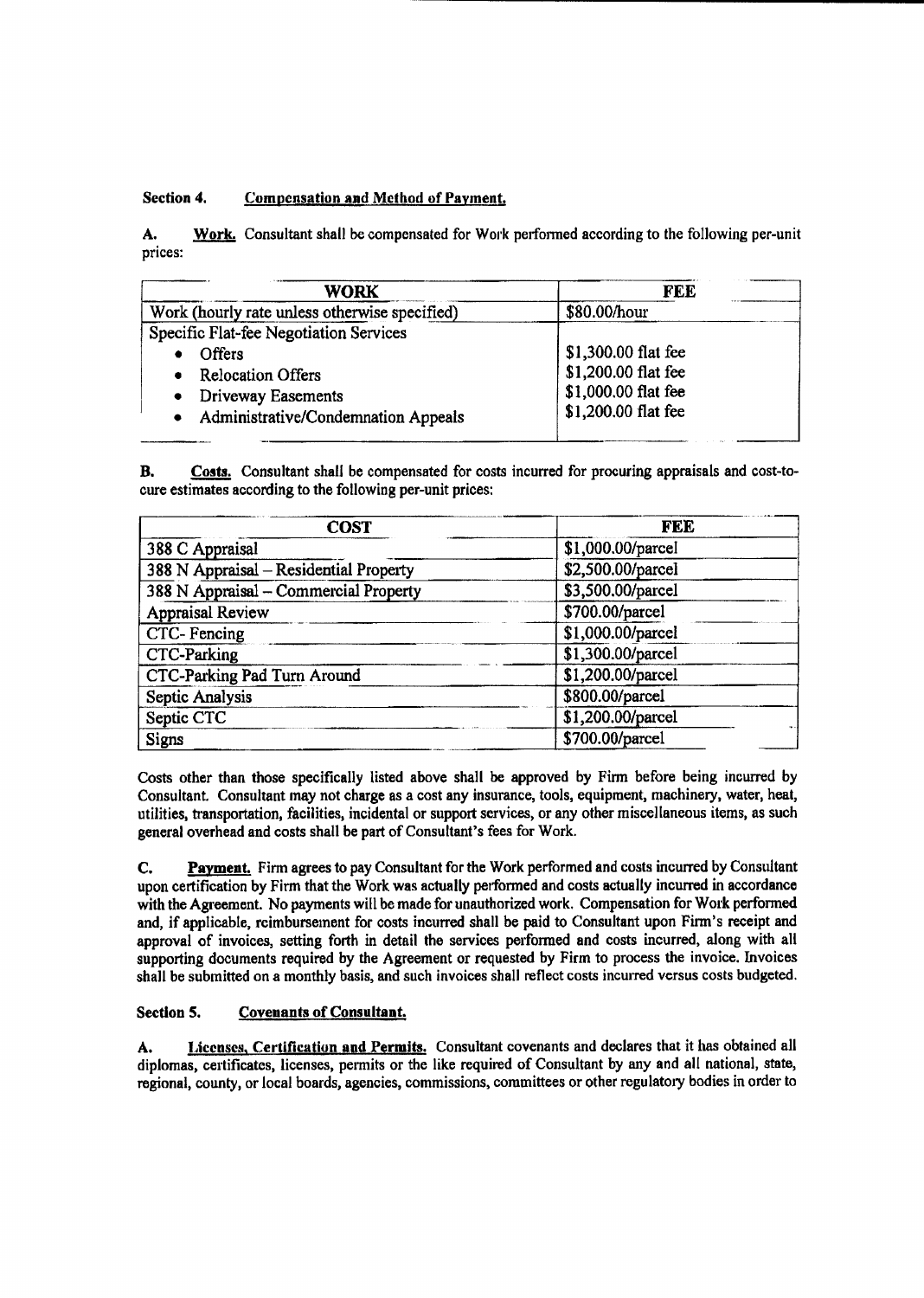perform the Work contracted for under this Agreement. Consultant shall employ only persons duly qualified in the appropriate area of expertise to perform the Work described in this Agreement.

B. Expertise of Consultant; Firm's Reliance on the Work. Consultant acknowledges and agrees that Firm does not undertake to approve or pass upon matters of expertise of Consultant and that, therefore, Firm bears no responsibility for Consultant's Work performed under this Agreement. Firm will not, and need not, inquire into adequacy, fitness, suitability or correctness of Consultant's performance. Consultant acknowledges and agrees that the acceptance or approval of Work by Firm is limited to the function of determining whether there has been compliance with what is required to be produced under this Agreement and shall not relieve Consultant of the responsibility for adequacy, fitness, suitability, and correctness of Consultant's Work under professional and industry standards.

C. Consultant's Reliance on Submissions by Firm. In performing the Work, Consultant is entitled to rely upon information provided by Firm, but Consultant shall provide immediate written notice to Firm if Consultant knows or reasonably should know that any information provided by Firm is erroneous, inconsistent, or otherwise problematic.

D. Consultant's Representative: Meetings. Mickie McJunkin shall be authorized to act on Consultant's behalf with respect to the Work as Consultant's designated representative, provided that this designation shall not relieve either Party of any written notice requirements set forth elsewhere in this Agreement. Consultant shall meet with Firm's personnel or designated representatives to resolve technical or contractual problems that may occur during the Term of this Agreement at no additional cost to the Firm.

E. Assignment of Agreement. Consultant covenants and agrees not to assign or transfer any interest in, or delegate any duties of, this Agreement, without the prior express written consent of the Firm.

F. Responsibility of Consultant and Indemnification of Firm. Consultant covenants and agrees to take and assume all responsibility for the Work rendered in connection with this Agreement. Consultant shall bear all losses and damages directly or indirectly resulting to it and/or Firm on account of the performance or character of the Work rendered pursuant to this Agreement. Consultant shall defend, indemnify and hold harmless Firm and Firm's partners and employees (individually an "Indemnified Party" and collectively "Indemnified Parties") from and against any and all claims, suits, actions, judgments, injuries, damages, losses, costs, expenses and liability of any kind whatsoever, including but not limited to attorney's fees and costs of defense ("Liabilities"), which may arise from or be the result of an alleged willful, negligent or tortious act or omission arising out of the Work, performance of contracted services, or operations by Consultant, any of its subcontractors, anyone directly or indirectly employed by Consultant or subcontractor or anyone for whose acts or omissions Consultant or subcontractor may be liable, regardless of whether or not the act or omission is caused in part by a party indemnified hereunder; provided that this indemnity obligation shall not include Liabilities caused by or resulting from the sole negligence of an Indemnified Party. This obligation shall not be construed to negate, abridge, or otherwise reduce any other right or obligation of indemnity which would otherwise exist as to any party or person described in this provision. This obligation to indemnify, defend, and hold harmless the Indemnified Party(ies) shall survive expiration or termination of this Agreement, provided that the claims are based upon or arise out of actions or omissions that occurred during the performance of this Agreement.

G. Independent Contractor. Consultant hereby covenants and declares that it is engaged in an independent business and agrees to perform the Work as an independent contractor and not as the agent or employee of Firm. Consultant agrees to be solely responsible for its own matters relating to the time and place the Work is performed and the method used to perform such Work; the instrumentalities, tools, supplies and/or materials necessary to complete the Work; hiring and payment of consultants, agents or employees to complete the Work, including benefits and compliance with Social Security, withholding and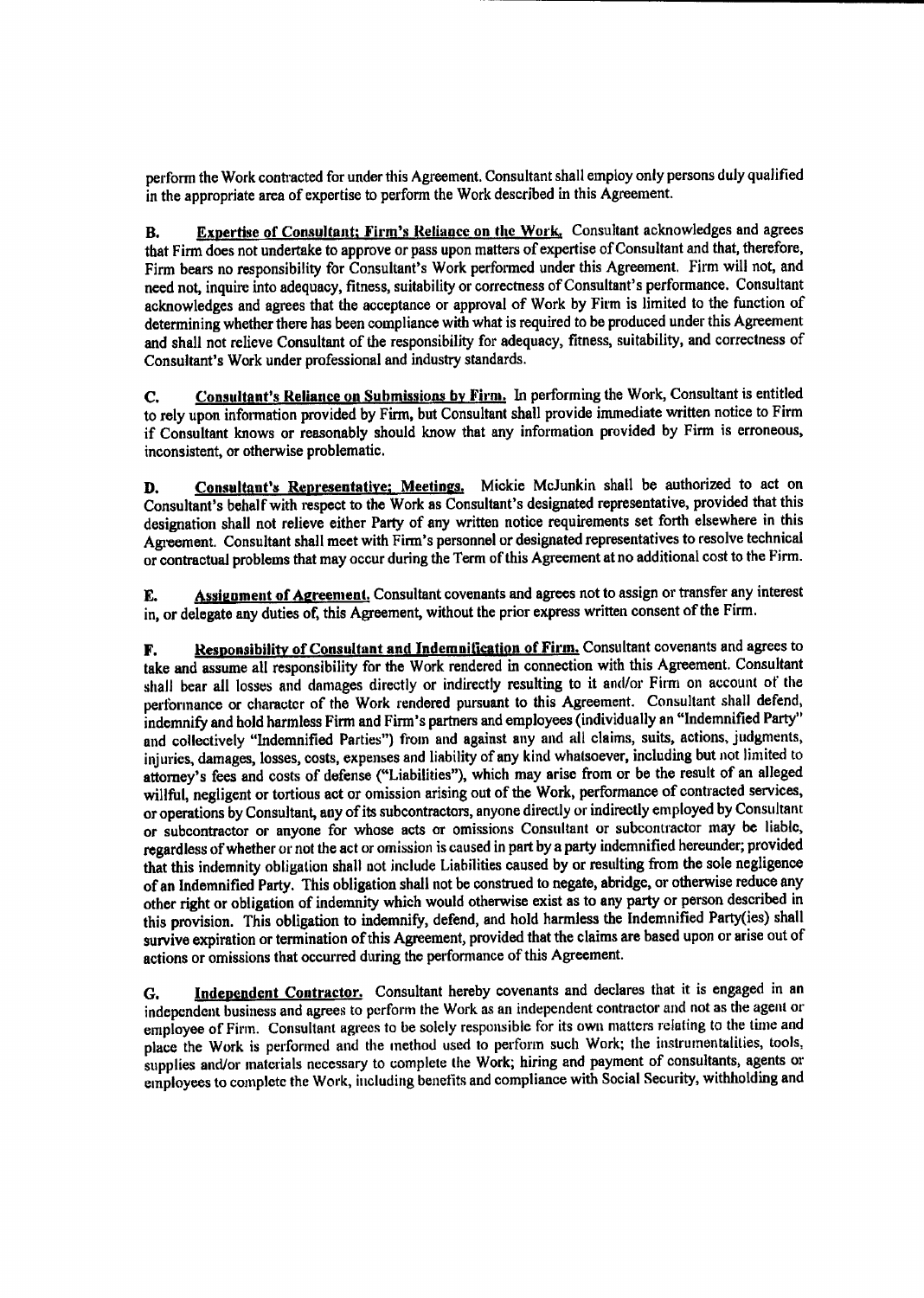all other regulations governing such matters. Any provisions of this Agreement that may appear to give Firm the right to direct Consultant as to the details of the services to be performed by Consultant or to exercise <sup>a</sup> measure of control over such services will be deemed to mean that Consultant shall follow the directions of Firm with regard to the results of such services only. Inasmuch as Firm and Consultant are independent of each other, neither has the authority to bind the other to any third person or otherwise to act in any way as the representative of the other, unless otherwise expressly agreed to in writing signed by both Parties. Consultant agrees not to represent itself as Firm's agent for any purpose to any party or to allow any employee of Consultant to do so, unless specifically authorized, in advance and in writing, to do so, and then only for the limited purpose stated in such authorization. Consultant shall assume full liability for any contracts or agreements Consultant enters into on behalf of Firm without the express knowledge and prior written consent of Firm.

H. **Insurance.** Consultant shall have and maintain in full force and effect for the duration of this Agreement, insurance of the types and amounts approved by the Firm, as shown on Exhibit "B", attached hereto and incorporated herein by reference. Consultant shall also ensure that any of its subcontractors are covered by insurance policies meeting the requirements specified herein and provide proof of such coverage. Consultant shall provide written notice to Firm at least thirty( 30) days prior to any reduction, suspension, voiding, or cancellation of coverage, and shall require the same notice to the Firm in all subcontractor contracts.

# I. Employment of Unauthorized Aliens Prohibited - E-Verify Affidavit.

Consultant shall attest to its compliance with O.C.G.A. § 13-10-91 and Rule 300-10-1-.02 by the execution of a subcontractor affidavit, the form of which is attached hereto as Exhibit "C". Consultant shall retain all documents and records of its verification process for <sup>a</sup> period of five( 5) years following completion of this Agreement. Furthermore, Consultant agrees that the employee- number category designated below is applicable to it. [DESIGNATE/MARK APPROPRIATE CATEGORY]

500 or more employees. 100 or more employees.  $\sqrt{\phantom{a}}$  Fewer than 100 employees.

Consultant hereby agrees that, in the event Consultant employs or contracts with any sub-subcontractor(s) in connection with this Agreement, Consultant shall impose equivalent contractual terms requiring compliance with O.C.G.A. § 13-10-91 and Rule 300-10-1-.02.

J. Confidentiality. Consultant acknowledges that it may receive confidential information of Firm and that it will protect the confidentiality of any such confidential information and will require any of its subcontractors, consultants, and/or staff to likewise protect such confidential information.

K. **Authority to Contract.** The individual executing this Agreement on behalf of Consultant covenants and declares that it has obtained all necessary approvals of Consultant's board of directors, stockholders, general partners, limited partners or similar authorities to simultaneously execute and bind Consultant to the terms of this Agreement, if applicable.

L. Ownership of Work. All reports, designs, drawings, plans, specifications, schedules, work product and other materials, including, but not limited to, those in electronic form, prepared or in the process ofbeing prepared for the Work to be performed by Consultant(" Materials") shall be the property of Firm, and Firm shall be entitled to full access and copies of all Materials in the form prescribed by Firm. Any and all copyrightable subject matter in all Materials is hereby assigned to Firm, and Consultant agrees to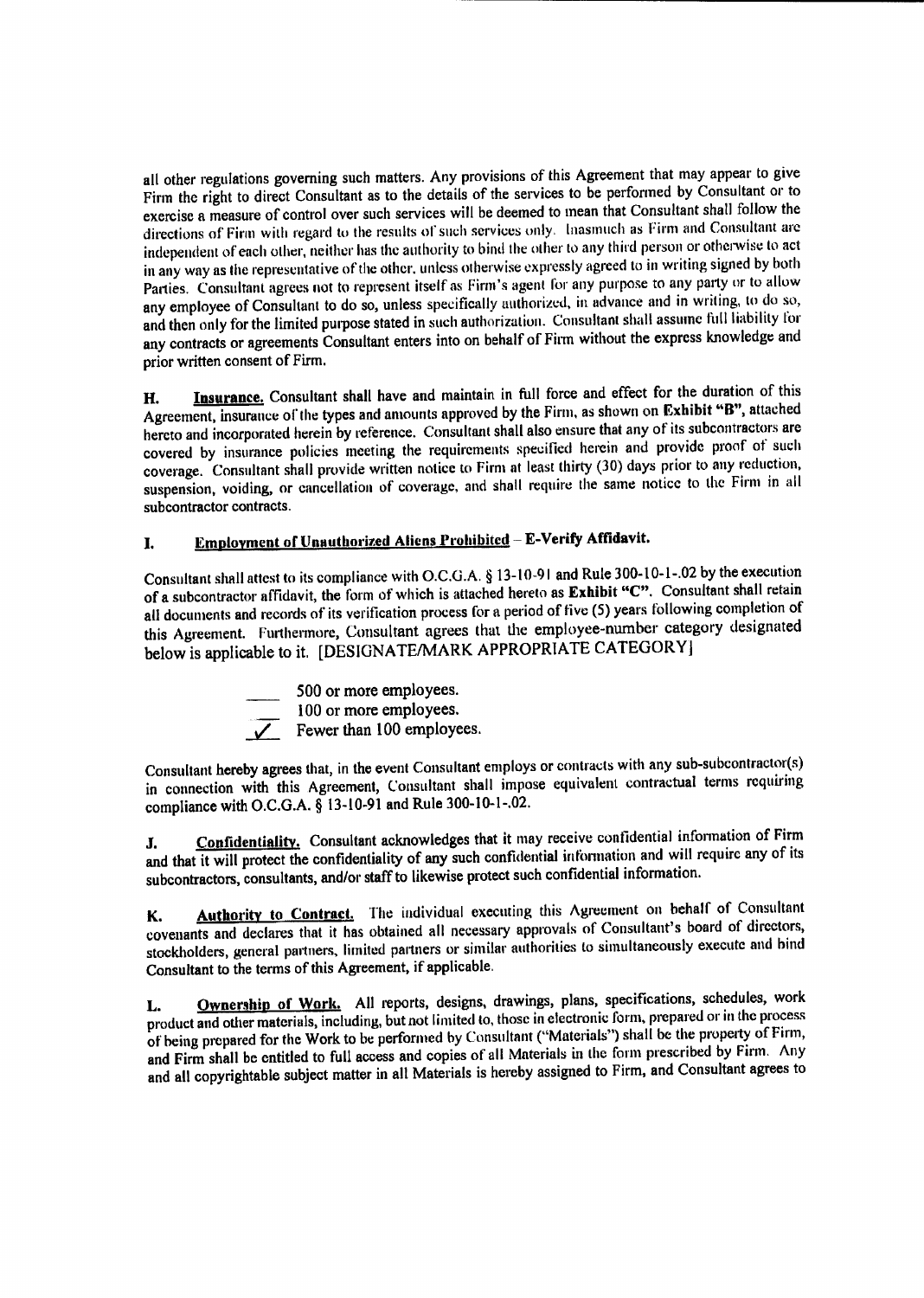execute any additional documents that may be necessary to evidence such assignment.

- M. Nondiscrimination. During the performance of this Agreement, the Consultant agrees as follows:
	- 1. Compliance with Regulations. The Consultant shall comply with the Regulations, hereinafter defined, relative to nondiscrimination in fedcrally-assisted programs of the Department of Transportation (the "DOT"), Title 49, Code of Federal Regulations, part 21, as they may be amended from time to time (the "Regulations"), which are herein incorporated by reference and made a part of this Agreement.
	- 2. Nondiscrimination. The Consultant, with regard to the Work performed by it during the contract, shall not discriminate on the grounds of race, color, sex, or national origin in the selection and retention of employees or subcontractors, including procurement of materials and leases of equipment. The Consultant shall not participate either directly or indirectly in discrimination prohibited by Section 21.5 of the Regulations, including employment practices when the Agreement covers <sup>a</sup> program set forth in Appendix B of the Regulations.
	- 3. Solicitations for Subcontracts, including Procurement of Materials and Equipment. In all solicitations either by competitive bidding or negotiations made by the Consultant for Work to be performed under <sup>a</sup> subcontract, including procurement of materials or leases of equipment, each potential subcontractor or supplier shall be notified by the Consultant of the Consultant's obligations under this Agreement and the Regulations relative to nondiscrimination on the ground of race, color, sex, or national origin.
	- 4. Information and Reports. The Consultant shall provide all information and reports required by the Regulations or directives issued pursuant thereto, and shall permit access to its books, records, accounts, and other sources of information and its facilities as may be determined by the Firm, the County, GDOT, or the Federal Highway Administration to be pertinent to ascertain compliance County, GDOT, or the Federal Highway Administration  $\alpha$  be pertinent to be contractor is with such Regulations, orders, and instructions. Where any information required to a contractor  $\mu$ in the exclusive possession of another who fails or refuses to furnish this information, the Consultant shall so certify to the Firm, the County, or GDOT or the Federal Highway Administration, as appropriate, and shall set forth what efforts it has made to obtain such information.
	- 5. Sanctions for Noncompliance. In the event of the Consultant's noncompliance with the nondiscriminatory provision of this Agreement, the Firm or the County shall impose contract sanctions as it or GDOT or the Federal Ilighway Administration may determine to be appropriate,
		- including, but not limited to: a) Withholding of payments to the Consultant under this Agreement until Consultant complies; and/or
			- b) Cancellation, termination, or suspension of the Agreement, in whole or in part.
	- 6. Incorporation of Provisions. The Consultant shall include the provisions of paragraphs ( 1) through( 5) in every subcontract, procurement of materials and leases of equipment, unless exempt by the Regulations, or directives issue thereto.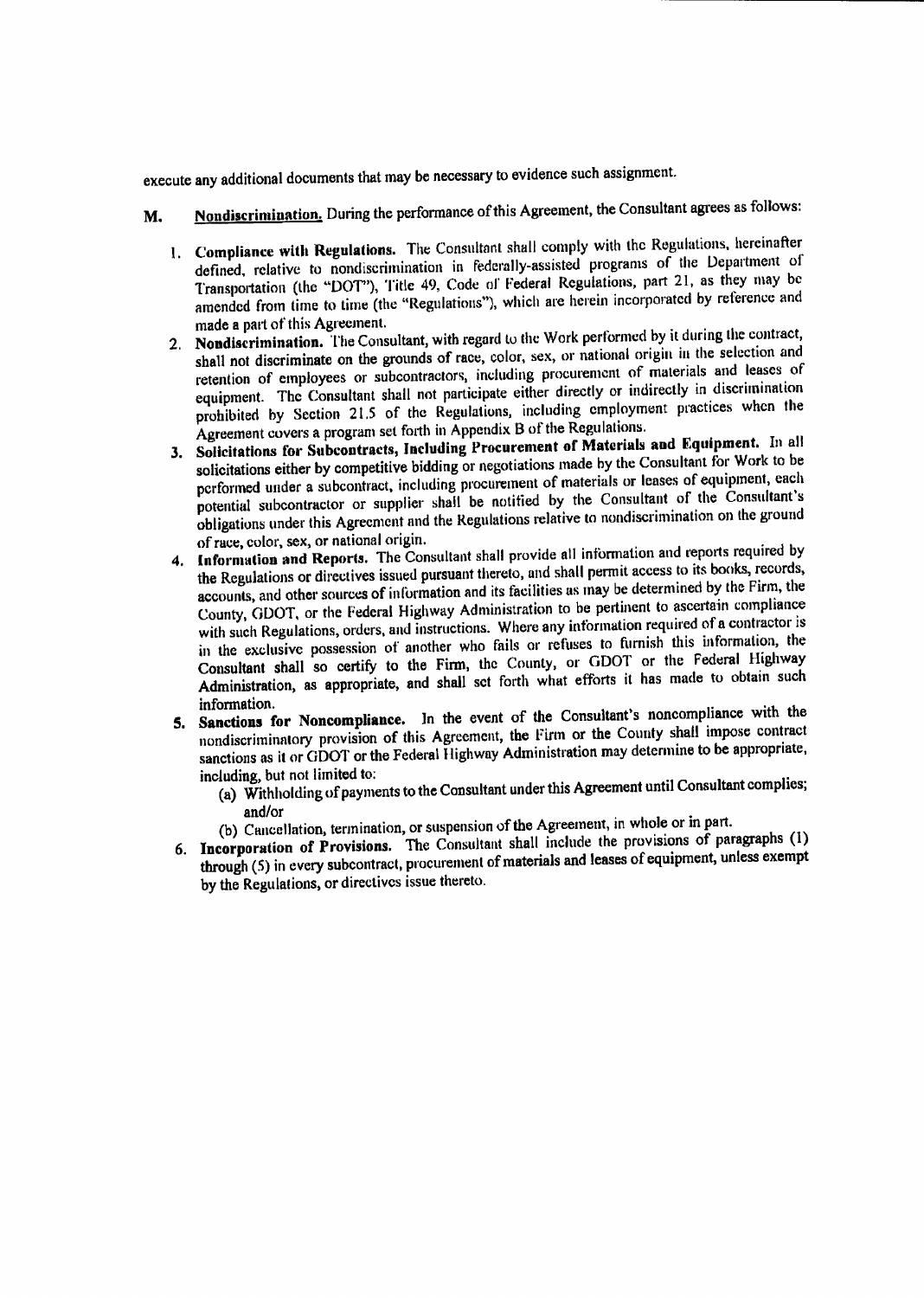## Section 6. Miscellaneous.

A. Entire Agreement; Counterparts; Third Party Rights. This Agreement, including any exhibits hereto, constitutes the complete agreement between the Parties and supersedes any and all other agreements, either oral or in wridng, between the Parties with respect to the subject matter of this Agreement. This Agreement may be executed in any number of counterparts, each of which shall be deemed an original, but all of which taken together shall constitute one and the same instrument. This Agreement shall be exclusively for the benefit of the Parties and shall not provide any third parties with any remedy, claim, liability, reimbursement, cause of action or other right.

B. **Governing Law; Business License; Proper Execution.** This Agreement shall be governed by and construed in accordance with the laws of the State of Georgia without regard to choice of law principles.<br>Any action or suit related to this Agreement shall be brought in the Superior Court of Forsyth County, Any action or suit related to this Agreement shall be brought in the superior Court of Forsyth County, Georgia, or the U.S. District Court for the Northern District of Georgia, and Consultant submits to the jurisdiction and venue of such court. During the Term of this Agreement, Consultant shall maintain a business license with Newton County, unless Consultant provides evidence that no such license is required. Consultant agrees that it will perform all Work in accordance with the standard of care and quality ordinarily expected of competent professionals and in compliance with all applicable federal, state, and local laws, regulations, codes, ordinances, or orders, including, but not limited to, any applicable records retention requirements, Georgia's Open Records Act (O.C.G.A. § 50-18-71, et seq.), and, where applicable, legal requirements and guidelines pertaining to federal- aid projects, including relocation services.

C. Captions and Severability. All headings herein are intended for convenience and ease of reference purposes only and in no way deline, limit or describe the scope or intent thereof, or of this Agreement, or in any way affect this Agreement.

D. Notices. All notices, requests, demands, writings, or correspondence, as required by this Agreement, shall be in writing and shall be deemed received, and shall be effective, when: (1) personally delivered, or (2) on the third day after the postmark date when mailed by certified mail, postage prepaid, return receipt requested, or (3) upon actual delivery when sent via national overnight commercial carrier to the Party at the address first given above or at a substitute address previously furnished to the other Party by written notice in accordance herewith.

E. Agreement Construction and Interpretation; Invalidity of Provisions; Severability. Consultant represents that it has reviewed and become familiar with this Agreement. The Parties agree that, if an ambiguity or question of intent or interpretation arises, this Agreement is to be construed as if the Parties had drafted it jointly, as opposed to being construed against a Party because it was responsible for drafting one or more provisions of the Agreement. In the interest of brevity, the Agreement may omit drafting one or more provisions of the Agreement. In the interest of brevity, the Agreement may omit in  $\alpha$ modifying words such as "all" and "any" and articles such as "the fact that and" and "any restation of an article is absent from one statement and appears in another is not intended to affect the interpretation of either statement. Should any article(s) or section(s) of this Agreement, or any part thereof, later be deemed illegal, invalid or unenforceable by a court of competent jurisdiction, the offending portion of the Agreement should be severed, and the remainder of this Agreement shall remain in full force and effect to the extent possible as ifthis Agreement had been executed with the invalid portion hereof eliminated, it being the intention of the Parties that they would have executed the remaining portion of this Agreement without including any such part, parts, or portions that may for any reason be hereafter declared invalid.

IN WITNESS WHEREOF, Firm and Consultant have executed this Agreement, effective as of the Effective Date first above written.

# SIGNATURES ON FOLLOWING PAGE]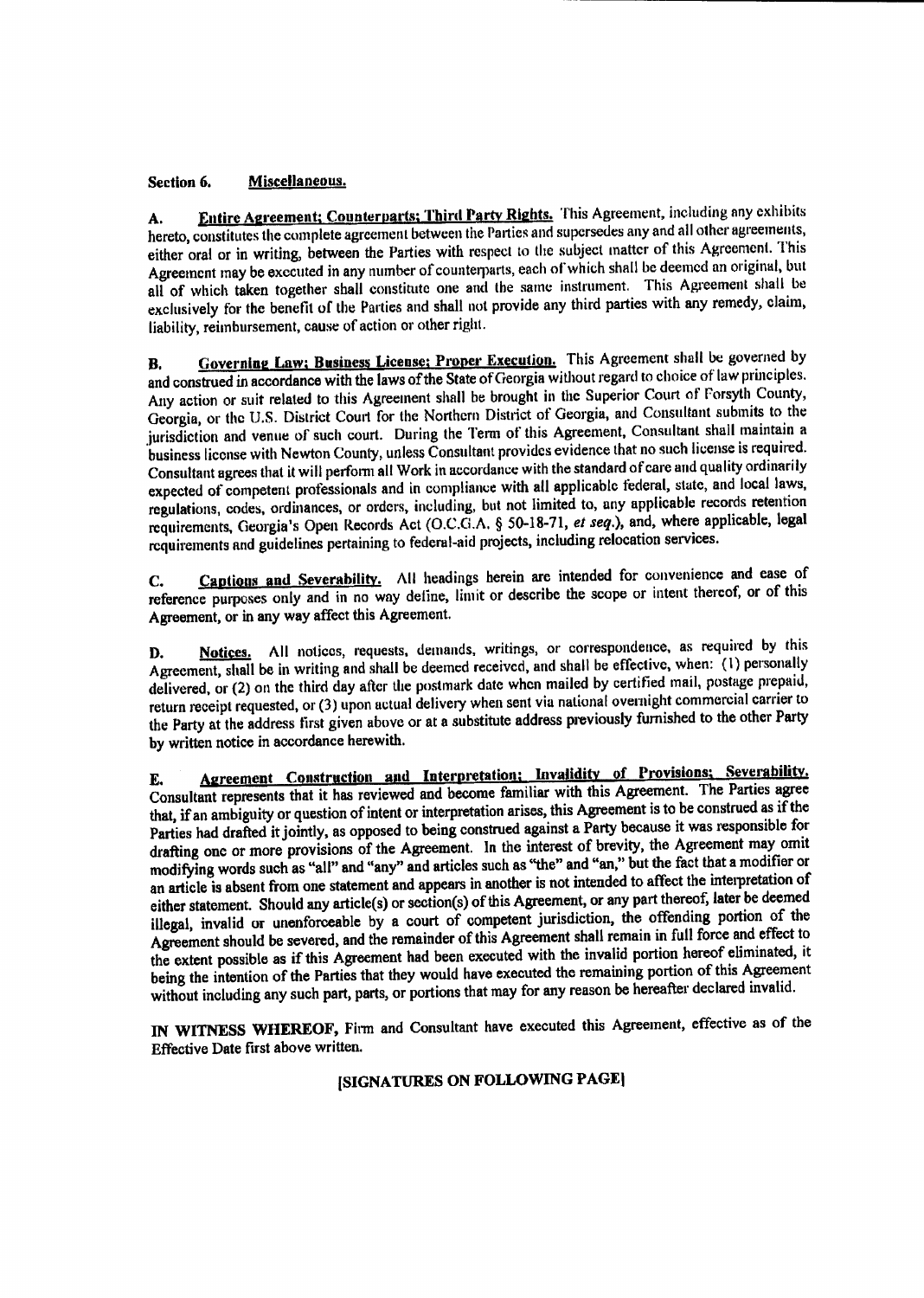|                                                              | CONSULTANT: BM&K CONSTRUC                               |
|--------------------------------------------------------------|---------------------------------------------------------|
|                                                              | Signature:                                              |
|                                                              | CLERICI<br>Print Name: $\Lambda$<br>$\overline{\omega}$ |
|                                                              | [CIRCLE ONE]<br>Title:<br>President) Vice President     |
|                                                              | [CORPORATE SEAL]<br>(required if corporation)           |
| Attest/Witness:                                              |                                                         |
| Signature:                                                   |                                                         |
| <u>Var Cloeic</u><br>Print Name:                             |                                                         |
| $R$ $R$ $R$ $R$<br>Title:<br>(Assistant) Corporate Secretary |                                                         |
|                                                              | <b>JARRARD &amp; DAVIS, LLP</b>                         |
|                                                              | By:                                                     |
|                                                              | rstopher J. Hamilton<br>Print Name:                     |
|                                                              | com<br>Title:                                           |
|                                                              |                                                         |
| Attest:                                                      |                                                         |

Signature: Print Name:  $\frac{1}{\sqrt{N}}$  this and  $\frac{1}{\sqrt{N}}$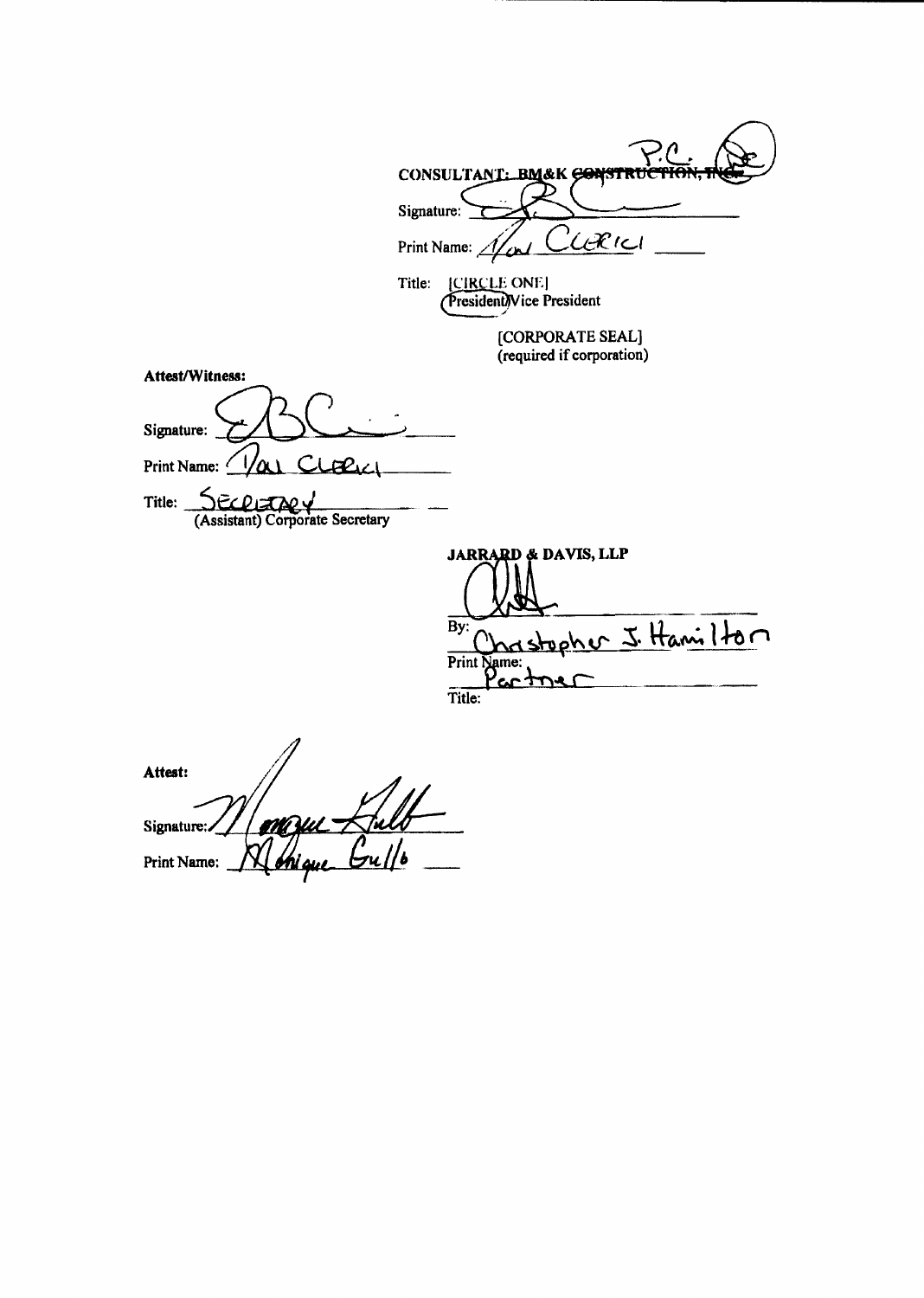## EXHIBIT<sup>4A"</sup>

## SCOPE OF SERVICES

#### General Services:

General services include, but are not limited to the following:

- A. Coordination with the Firm and/or Newton County and its consultants including but not limited<br>to attending meetings, preparing status reports, invoicing, reviewing plans, titles and property to attending meetings, preparing status reports, involving, reviewing plans, titles and property. lines, requesting preliminary title reports, and preparing any additional firm- or Countyrequired forms and documents.
- B. Pre- Acquisition services, including
	- i. Scheduling and conducting a property owners meeting in coordination with the Firm and County.
	- ii. Preparation of <sup>a</sup> preliminary right of way cost estimate.
	- iii. Conducting a field inspection with Firm, County and/or GDOT representatives.
- C. Post-Acquisition services, including
	- i. Completion of project management issues and certification of the project.

#### **Appraisals:**

Appraisal services are those required to determine the market value of the unencumbered fee simple interests, easements and any other interests in the part taken plus any consequential damages, offset to the extent of special benefits in accordance with state law. The Consultant shall attend periodic meetings with the Firm and/or Newton County regarding the status of the appraisal tasks. The services to be performed by the Consultant or its subcontract may include, but are not limited to the following:

A. Land Sales Databook. Preparation of Land Sales Databook to include land sales of similar type properties to those affected by the subject project. Provide adequate documented land sales in each affected category to indicate a reasonable value range. Land categories include the following:

- 1. Detached residential lots
- 2. Detached residential acreage
- 3. Attached lots
- 4. Unimproved detached land
- 5. Commercial sites, 1-2 acres
- 6. Commercial acreage, 3 acres and above
- 7. Office
- 8. Industrial

B. Self-Contained Appraisals. Appraise the market value of the unencumbered fee simple interests, easements and any other interests in the parcels taken plus any consequential damages (if applicable), offset to the extent of special benefits, in accordance with state law. The appraisals shall be prepared in conformance with state regulations and the appraisals will be prepared in conformance with the Uniform Standards of Professional Appraisal Practice (USPAP) and in accordance with the Code of Ethics of the Appraisal institute. Appraisers must be approved by Firm and County, and also by GDOT when required for a particular project.

C. Cost to Cure. To the extent not covered in a self-contained appraisal, perform or obtain via a subcontractor cost-to-cure reports for fencing, parking, septic, signs and other appurtenances on properties.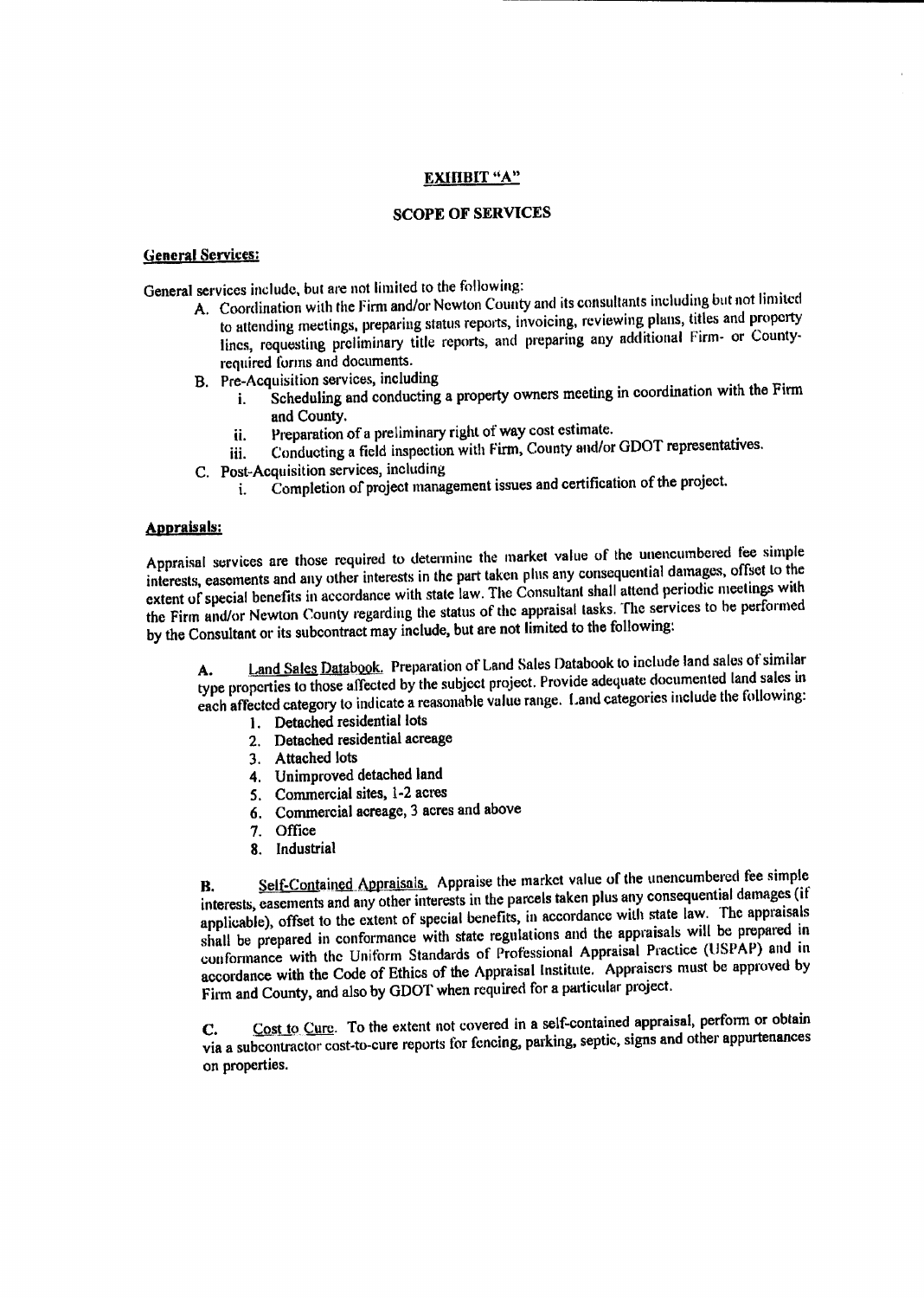## Negotiation:

Negotiation services are for the acquisition of right of way and easements for the project. The services to be performed by the Consultant may include, but are not limited to the following:

A. Preparation of a Negotiation Package

Upon receipt of approved appraisals or cost estimate/data book from the firm or Newton County, the Consultant shall prepare negotiation packages for owners to include the following:

- 1. Brochure entitled "What Happens When Your Property Is Needed for a Transportation Facility"
- 2. Receipt for Brochure
- 3. Offer Letter
- 4. Option& Plats
- 5. Statement of Estimated Values
- 6. Letter of Availability of Incidental Payments
- 7. Copies of plans with right-of-way and easements highlighted

#### B. Negotiation Activity

The Consultant should make all offers to purchase the required right of way and/or easements along with any other required payments to owners, tenants, or other parties having an approved monetary interest. All offers and benefits will be explained in detail and negotiation activities will be conducted in accordance with federal guidelines. Negotiation Activity shall include the following:

- 1. All owners should be contacted in person, if possible, at <sup>a</sup> time and place convenient to the owner. There shall be a sufficient number of personal contacts with each owner, in an attempt to secure a property settlement through negotiations, unless it is clearly apparent that continued negotiations would be unproductive.
- 2. The Consultant shall provide and explain to owners appropriate right of way plan sheet(s), cross-sections, driveway profiles and other construction information as requested by owners.
- 3. The Consultant will NOT provide owners with Appraisals under any circumstance, unless the Firm or Newton County gives permission.
- 4. Review and confirm with owner the accuracy of all information stipulated in the Preliminary Title Report.
- 5. If a settlement is reached at the offer amount, the Consultant will submit an option to the County for approval. If <sup>a</sup> counter offer is submitted by <sup>a</sup> property owner, Consultant will provide the necessary written justification for all approved settlements to designated official with the County. Under no circumstances will the Consultant have the authority to accept a settlement on behalf of the County, either monetarily or contractually.
- 6. Once an approved option is obtained, Consultant must submit the approved option along with all required supporting documentation to the County.
- 7. If <sup>a</sup> negotiated settlement cannot be reached, the Consultant shall:
	- a) Mail a certified 10-day letter regarding condemnation to owner.
		- b) Transmit a clean and concise parcel file along with all required supporting documentation to the County.
- C. Negotiation Record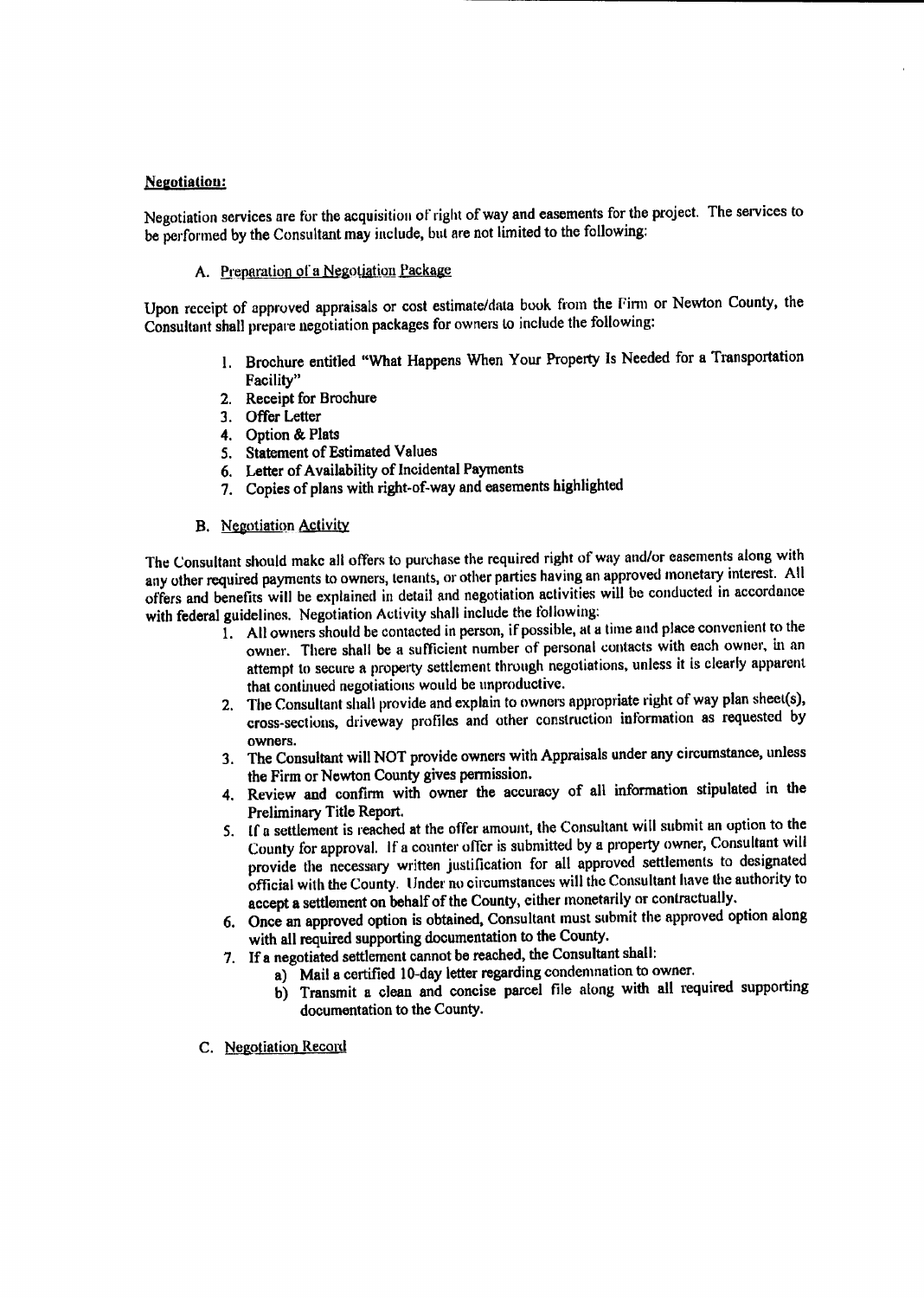The Consultant shall prepare and maintain a legible negotiation record on each property interest on which negotiation was attempted. The record should include the following:

i

- 1. Dates of negotiation or contact
- 2. Place of contact
- 3. Persons present
- 4. Offers made
- 5. Explanation of Right of Way and Construction plans
- 6. Counter-offers and recommendations regarding those counter-offers
- 7. Reasons why settlements could not be reached (if required)
- 8. Feedback and concerns from the property owner
- 9. Description of title problems and how they were solved (if required)
- 10. Signature of the negotiator for settled interests
- 11. Any other data pertinent to the negotiations
- 12. All related correspondence and reports in connection with and incidental to the parcel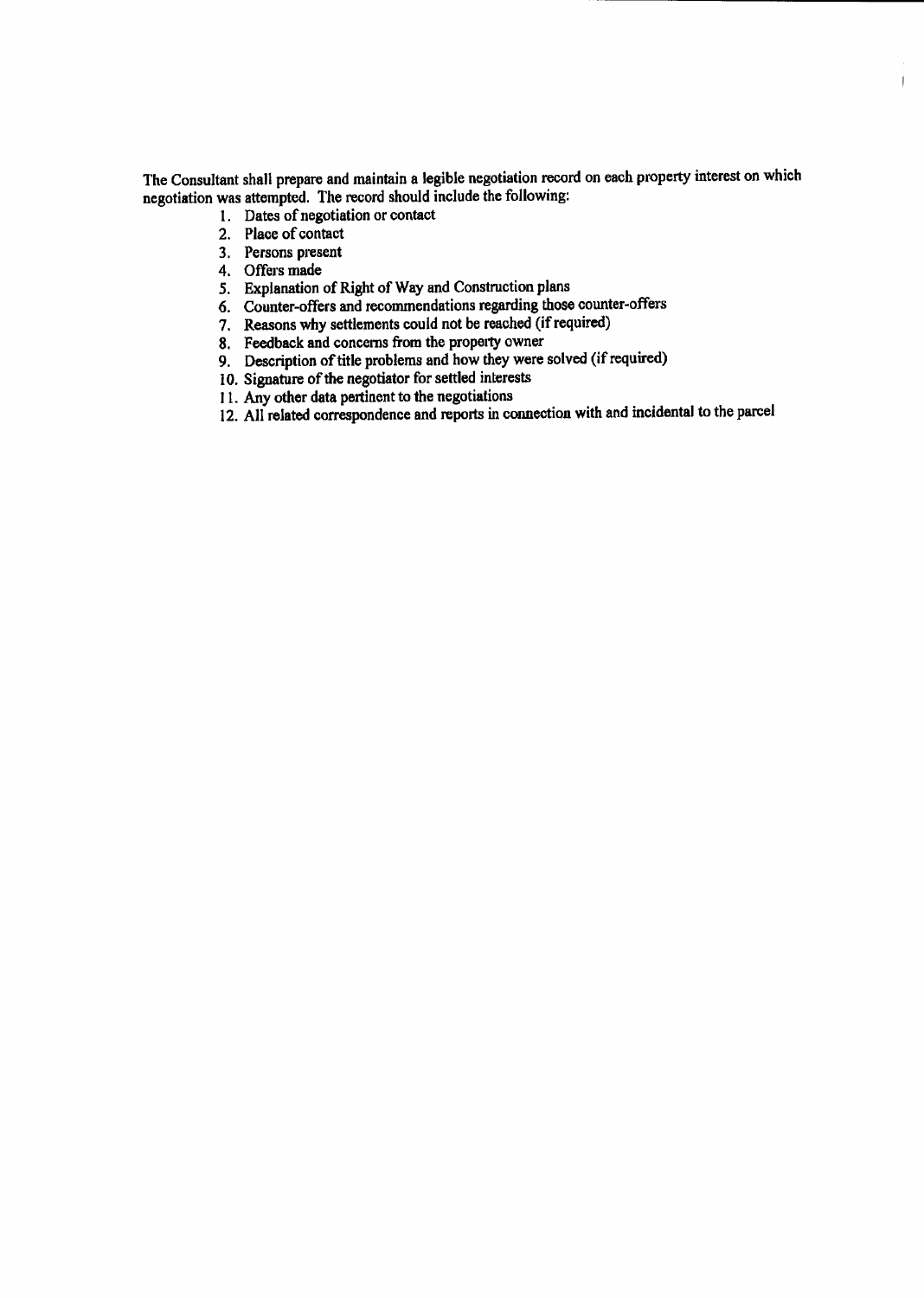|                                                                                                                                                                                                                                                                                                                                                                                                                                                                                                                                                                                                                                                                                                                 |       |                                                                                                                                                                      |                                                                        |                                                                         |                       | DATE (MM/DD/YYYY) |                                                                                    |           |                  |
|-----------------------------------------------------------------------------------------------------------------------------------------------------------------------------------------------------------------------------------------------------------------------------------------------------------------------------------------------------------------------------------------------------------------------------------------------------------------------------------------------------------------------------------------------------------------------------------------------------------------------------------------------------------------------------------------------------------------|-------|----------------------------------------------------------------------------------------------------------------------------------------------------------------------|------------------------------------------------------------------------|-------------------------------------------------------------------------|-----------------------|-------------------|------------------------------------------------------------------------------------|-----------|------------------|
| <i><b>ACORD</b></i>                                                                                                                                                                                                                                                                                                                                                                                                                                                                                                                                                                                                                                                                                             |       |                                                                                                                                                                      | <b>CERTIFICATE OF LIABILITY INSURANCE</b>                              |                                                                         |                       |                   |                                                                                    | 8/18/2016 |                  |
| THIS CERTIFICATE IS ISSUED AS A MATTER OF INFORMATION ONLY AND CONFERS NO RIGHTS UPON THE CERTIFICATE HOLDER. THIS<br>CERTIFICATE DOES NOT AFFIRMATIVELY OR NEGATIVELY AMEND, EXTEND OR ALTER THE COVERAGE AFFORDED BY THE POLICIES<br>BELOW. THIS CERTIFICATE OF INSURANCE DOES NOT CONSTITUTE A CONTRACT BETWEEN THE ISSUING INSURER(S), AUTHORIZED<br>REPRESENTATIVE OR PRODUCER, AND THE CERTIFICATE HOLDER.<br>IMPORTANT: If the certificate holder is an ADDITIONAL INSURED, the policy(ies) must be endorsed. If SUBROGATION IS WAIVED, subject to<br>the terms and conditions of the policy, certain policies may require an endorsement. A statement on this certificate does not confer rights to the |       |                                                                                                                                                                      |                                                                        |                                                                         |                       |                   |                                                                                    |           |                  |
| certificate holder in lieu of such endorsement(s).                                                                                                                                                                                                                                                                                                                                                                                                                                                                                                                                                                                                                                                              |       |                                                                                                                                                                      |                                                                        |                                                                         |                       |                   |                                                                                    |           |                  |
| <b>PRODUCER</b>                                                                                                                                                                                                                                                                                                                                                                                                                                                                                                                                                                                                                                                                                                 |       |                                                                                                                                                                      |                                                                        | CONTACT Dawn Whitehead<br>[AIC, No): (706) 543-4847<br>$(706)$ 543-2575 |                       |                   |                                                                                    |           |                  |
| Chastain & Associates Ins                                                                                                                                                                                                                                                                                                                                                                                                                                                                                                                                                                                                                                                                                       |       |                                                                                                                                                                      | PHONE<br>IAIC, No. Exi):<br>E-MAIL<br>ADDRESS; dawn@chastain-assoc.com |                                                                         |                       |                   |                                                                                    |           |                  |
| P.O. Box 1908                                                                                                                                                                                                                                                                                                                                                                                                                                                                                                                                                                                                                                                                                                   |       |                                                                                                                                                                      |                                                                        | <b>NAIC#</b><br>INSURER(S) AFFORDING COVERAGE                           |                       |                   |                                                                                    |           |                  |
| GA.                                                                                                                                                                                                                                                                                                                                                                                                                                                                                                                                                                                                                                                                                                             | 30603 |                                                                                                                                                                      |                                                                        | INSURER A Selective Insurance Co                                        |                       |                   |                                                                                    |           | 12572            |
| Athens<br><b>INSURED</b>                                                                                                                                                                                                                                                                                                                                                                                                                                                                                                                                                                                                                                                                                        |       |                                                                                                                                                                      |                                                                        | INSURER B:                                                              |                       |                   |                                                                                    |           |                  |
| BM&K, PC                                                                                                                                                                                                                                                                                                                                                                                                                                                                                                                                                                                                                                                                                                        |       |                                                                                                                                                                      |                                                                        | INSURER C:                                                              |                       |                   |                                                                                    |           |                  |
| PO Box 878                                                                                                                                                                                                                                                                                                                                                                                                                                                                                                                                                                                                                                                                                                      |       |                                                                                                                                                                      |                                                                        | <b>INSURER D:</b>                                                       |                       |                   |                                                                                    |           |                  |
|                                                                                                                                                                                                                                                                                                                                                                                                                                                                                                                                                                                                                                                                                                                 |       |                                                                                                                                                                      |                                                                        | <b>INGURER E:</b>                                                       |                       |                   |                                                                                    |           |                  |
| GA.<br><b>Braselton</b>                                                                                                                                                                                                                                                                                                                                                                                                                                                                                                                                                                                                                                                                                         | 30517 |                                                                                                                                                                      |                                                                        | <b>INSURER F:</b>                                                       |                       |                   |                                                                                    |           |                  |
| <b>COVERAGES</b>                                                                                                                                                                                                                                                                                                                                                                                                                                                                                                                                                                                                                                                                                                |       |                                                                                                                                                                      | CERTIFICATE NUMBER;CL1681821187                                        |                                                                         |                       |                   | <b>REVISION NUMBER:</b>                                                            |           |                  |
| THIS IS TO CERTIFY THAT THE POLICIES OF INSURANCE LISTED BELOW HAVE BEEN ISSUED TO THE INSURED NAMED ABOVE FOR THE POLICY PERIOD<br>INDICATED. NOTWITHSTANDING ANY REQUIREMENT, TERM OR CONDITION OF ANY CONTRACT OR OTHER DOCUMENT WITH RESPECT TO WHICH THIS<br>CERTIFICATE MAY BE ISSUED OR MAY PERTAIN, THE INSURANCE AFFORDED BY THE POLICIES DESCRIBED HEREIN IS SUBJECT TO ALL THE TERMS.<br>EXCLUSIONS AND CONDITIONS OF SUCH POLICIES LIMITS SHOWN MAY HAVE BEEN REDUCED BY PAID CLAIMS.                                                                                                                                                                                                               |       |                                                                                                                                                                      |                                                                        |                                                                         |                       |                   |                                                                                    |           |                  |
| <b>INSA</b><br>LTR<br><b>TYPE OF INSURANCE</b>                                                                                                                                                                                                                                                                                                                                                                                                                                                                                                                                                                                                                                                                  |       | <b>ADDLISUBA</b><br>INSD WVD                                                                                                                                         | <b>POLICY NUMBER</b>                                                   |                                                                         | POLICY EFF POLICY EXP |                   |                                                                                    | LINITS    |                  |
| COMMERCIAL GENERAL LIABILITY<br>x                                                                                                                                                                                                                                                                                                                                                                                                                                                                                                                                                                                                                                                                               |       |                                                                                                                                                                      |                                                                        |                                                                         |                       |                   | <b>EACH OCCURRENCE</b><br>DAMAGE TO RENTED                                         | s         | 1,000,000        |
| CLAIMS-MADE   X<br><b>OCCUR</b><br>A                                                                                                                                                                                                                                                                                                                                                                                                                                                                                                                                                                                                                                                                            |       |                                                                                                                                                                      |                                                                        |                                                                         |                       |                   | PREMISES (Fa occurrence)                                                           | s         | 100,000<br>5,000 |
|                                                                                                                                                                                                                                                                                                                                                                                                                                                                                                                                                                                                                                                                                                                 |       |                                                                                                                                                                      | 8223378600                                                             |                                                                         | 7/15/2016             | 7/15/2017         | MED EXP (Any one person)                                                           | \$        | 1,000,000        |
|                                                                                                                                                                                                                                                                                                                                                                                                                                                                                                                                                                                                                                                                                                                 |       |                                                                                                                                                                      |                                                                        |                                                                         |                       |                   | PERSONAL & ADV INJURY                                                              | \$<br>s   | 2,000,000        |
| GEN'L AGGREGATE LIMIT APPLIES PER:                                                                                                                                                                                                                                                                                                                                                                                                                                                                                                                                                                                                                                                                              |       |                                                                                                                                                                      |                                                                        |                                                                         |                       |                   | <b>GENERAL AGGREGATE</b><br>PRODUCTS - COMPIOP AGG                                 |           | 2,000,000        |
| <b>Tect</b><br>POLICY   X<br>LOC                                                                                                                                                                                                                                                                                                                                                                                                                                                                                                                                                                                                                                                                                |       |                                                                                                                                                                      |                                                                        |                                                                         |                       |                   |                                                                                    |           |                  |
| <b>OTHER:</b><br><b>AUTOMOBILE LIABIUTY</b>                                                                                                                                                                                                                                                                                                                                                                                                                                                                                                                                                                                                                                                                     |       |                                                                                                                                                                      |                                                                        |                                                                         |                       |                   | <b>COMBINED SINGLE LIMIT</b><br>(En accident)<br><b>BODILY INJURY (Per person)</b> |           | 1,000,000        |
| x<br>ANY AUTO<br>A<br><b>SCHEDULED</b><br>ALL OWNED<br><b>AUTOS</b><br>AUTOS<br>NON-OWNED<br><b>HIRED AUTOS</b><br><b>AUTOS</b>                                                                                                                                                                                                                                                                                                                                                                                                                                                                                                                                                                                 |       |                                                                                                                                                                      | 8223378600                                                             |                                                                         | 7/15/2016             | 7/15/2017         | BODILY INJURY (Per accident)<br><b>PROPERTY DAMAGE</b><br>(Per accident)           | s<br>s    |                  |
|                                                                                                                                                                                                                                                                                                                                                                                                                                                                                                                                                                                                                                                                                                                 |       |                                                                                                                                                                      |                                                                        |                                                                         |                       |                   | EACH OCCURRENCE                                                                    | \$        | 8,000,000        |
| x<br>UMBRELLA LIAB<br>x<br><b>OCCUR</b>                                                                                                                                                                                                                                                                                                                                                                                                                                                                                                                                                                                                                                                                         |       |                                                                                                                                                                      |                                                                        |                                                                         |                       |                   | <b>AGGREGATE</b>                                                                   | s         | 8,000,000        |
| <b>EXCESS LIAB</b><br><b>GLAIMS MADE</b><br>A                                                                                                                                                                                                                                                                                                                                                                                                                                                                                                                                                                                                                                                                   |       |                                                                                                                                                                      | 8223378600                                                             |                                                                         | 7/15/2016             | 7/15/2017         |                                                                                    |           |                  |
| <b>RETENTIONS</b><br>DED<br>WORKER'S COMPENSATION                                                                                                                                                                                                                                                                                                                                                                                                                                                                                                                                                                                                                                                               |       |                                                                                                                                                                      |                                                                        |                                                                         |                       |                   | <b>atili</b><br><b>PER</b><br>STATUTE<br>ER.                                       |           |                  |
| AND EMPLOYERS' LIABILITY                                                                                                                                                                                                                                                                                                                                                                                                                                                                                                                                                                                                                                                                                        | YIN   |                                                                                                                                                                      |                                                                        |                                                                         |                       |                   | E L. EACH ACCIDENT                                                                 |           |                  |
| ANY PROPRIETOR/PARTNER/EXECUTIVE<br>(Mandatory In NH)                                                                                                                                                                                                                                                                                                                                                                                                                                                                                                                                                                                                                                                           | NIA   |                                                                                                                                                                      |                                                                        |                                                                         |                       |                   | E.L. DISEASE - EA EMPLOYEE \$                                                      |           |                  |
| If yes, describe under<br>DESCRIPTION OF OPERATIONS below                                                                                                                                                                                                                                                                                                                                                                                                                                                                                                                                                                                                                                                       |       |                                                                                                                                                                      |                                                                        |                                                                         |                       |                   | EL DISEASE - POLICY LIMIT                                                          | -5        |                  |
|                                                                                                                                                                                                                                                                                                                                                                                                                                                                                                                                                                                                                                                                                                                 |       |                                                                                                                                                                      |                                                                        |                                                                         |                       |                   |                                                                                    |           |                  |
|                                                                                                                                                                                                                                                                                                                                                                                                                                                                                                                                                                                                                                                                                                                 |       |                                                                                                                                                                      |                                                                        |                                                                         |                       |                   |                                                                                    |           |                  |
|                                                                                                                                                                                                                                                                                                                                                                                                                                                                                                                                                                                                                                                                                                                 |       |                                                                                                                                                                      |                                                                        |                                                                         |                       |                   |                                                                                    |           |                  |
| DESCRIPTION OF OPERATIONS / LOCATIONS / VEHICLES (ACORD 101, Additional Remarks Schedule, may be attached if more space is required)                                                                                                                                                                                                                                                                                                                                                                                                                                                                                                                                                                            |       |                                                                                                                                                                      |                                                                        |                                                                         |                       |                   |                                                                                    |           |                  |
|                                                                                                                                                                                                                                                                                                                                                                                                                                                                                                                                                                                                                                                                                                                 |       |                                                                                                                                                                      |                                                                        |                                                                         |                       |                   |                                                                                    |           |                  |
|                                                                                                                                                                                                                                                                                                                                                                                                                                                                                                                                                                                                                                                                                                                 |       |                                                                                                                                                                      |                                                                        |                                                                         |                       |                   |                                                                                    |           |                  |
|                                                                                                                                                                                                                                                                                                                                                                                                                                                                                                                                                                                                                                                                                                                 |       |                                                                                                                                                                      |                                                                        |                                                                         |                       |                   |                                                                                    |           |                  |
|                                                                                                                                                                                                                                                                                                                                                                                                                                                                                                                                                                                                                                                                                                                 |       |                                                                                                                                                                      |                                                                        |                                                                         |                       |                   |                                                                                    |           |                  |
|                                                                                                                                                                                                                                                                                                                                                                                                                                                                                                                                                                                                                                                                                                                 |       |                                                                                                                                                                      |                                                                        |                                                                         |                       |                   |                                                                                    |           |                  |
| <b>CERTIFICATE HOLDER</b>                                                                                                                                                                                                                                                                                                                                                                                                                                                                                                                                                                                                                                                                                       |       |                                                                                                                                                                      |                                                                        |                                                                         | <b>CANCELLATION</b>   |                   |                                                                                    |           |                  |
| Jarrard & Davis, LLP<br>105 Pilgrim Village Drive                                                                                                                                                                                                                                                                                                                                                                                                                                                                                                                                                                                                                                                               |       | SHOULD ANY OF THE ABOVE DESCRIBED POLICIES BE CANCELLED BEFORE<br>THE EXPIRATION DATE THEREOF, NOTICE WILL BE DELIVERED IN<br>ACCORDANCE WITH THE POLICY PROVISIONS. |                                                                        |                                                                         |                       |                   |                                                                                    |           |                  |
| <b>Ste. 200</b><br>Cumming, GA 30040                                                                                                                                                                                                                                                                                                                                                                                                                                                                                                                                                                                                                                                                            |       |                                                                                                                                                                      | <b>AUTHORIZED REPRESENTATIVE</b><br>ーファ                                |                                                                         |                       |                   |                                                                                    |           |                  |

ACORD 25 (2014/01)<br>INS025 (201401)

ACORD 25( 2014101) The ACORD name and logo are registered marks of ACORD

Chas Chastain/ DAWN

1988-2014 ACORD CORPORATION. All rights reserved.

 $\hat{\mathbf{r}}$